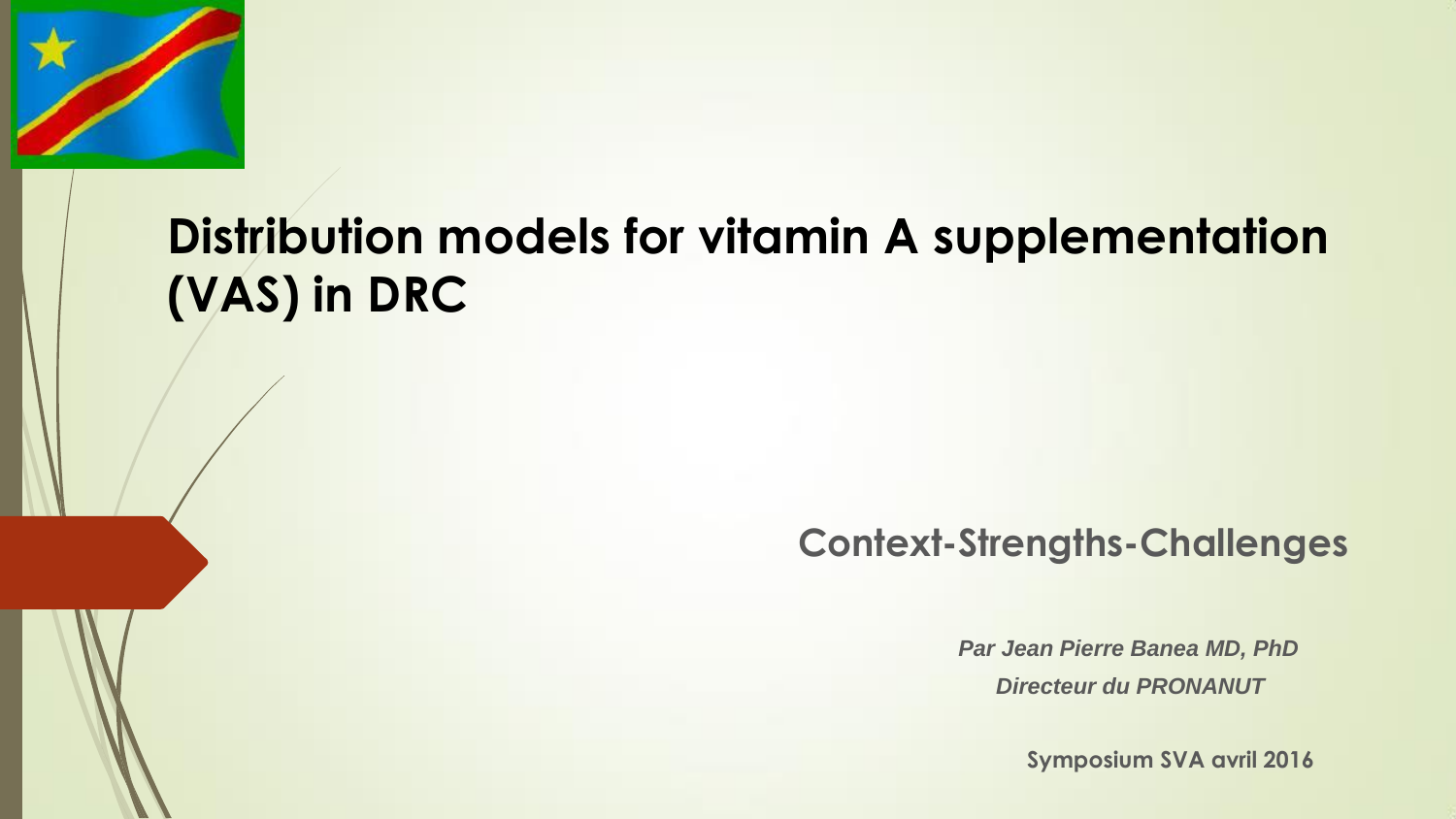## **Content**

Context and justification for DRC

- 2. distribution Models for VAS in DRC
- 3. Evolution of administrative coverage for VAS
- 4. VAS coverage during round 2 2015 CHD
- 5. Number of pregnant women and children caught up by immunization during CHD
- 6. Poste event coverage survey coverage measures

#### 7. Perspectives

8. Conclusion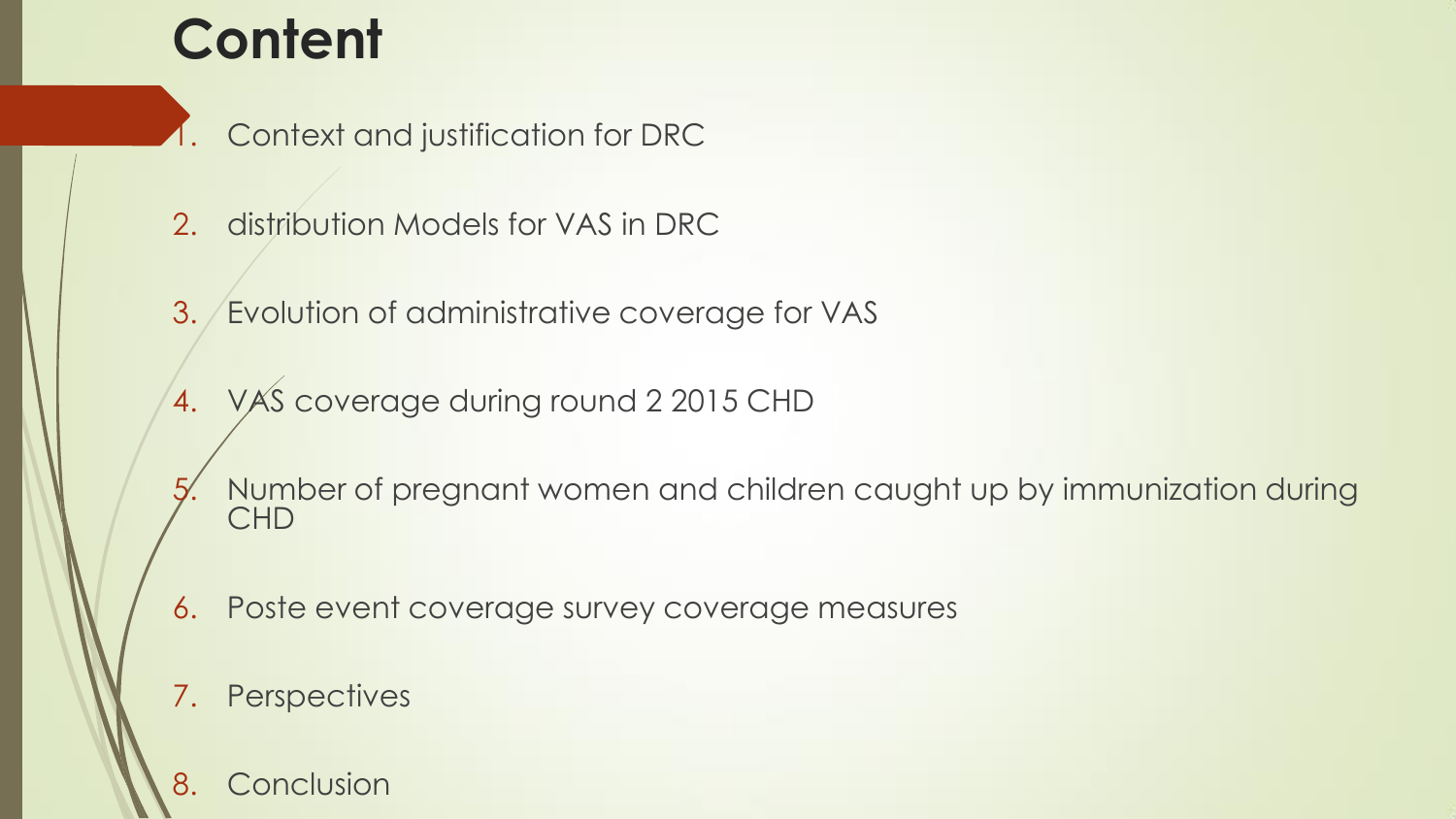### **Contexte de la RDC**

F

- 104 for 1000 : infant and child mortality rates (EDS 2013-2014)
- 43% : chronic undernutrition in children <5 (EDS-2013-2014)
- 47% : Rates of anemia in children <5 (EDS-2013-2014)
- 38% : Rates of anemia in women (Enquête nationale2005).
- 61% of vitamin A deficiency in children 6 to 36 months (Enquête nationale1998).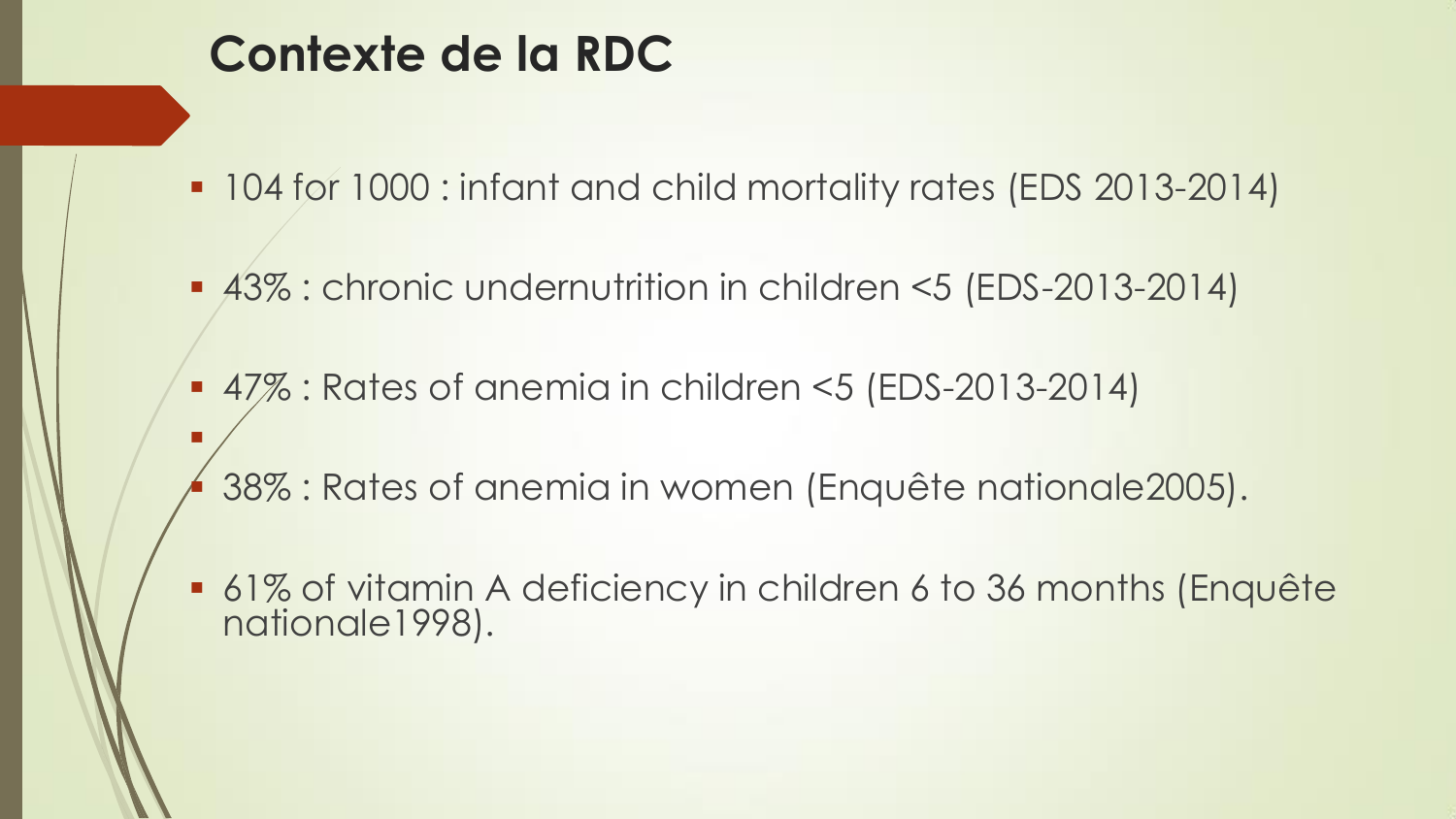### **Evolution of infant and child mortality from 2001 to 2013**

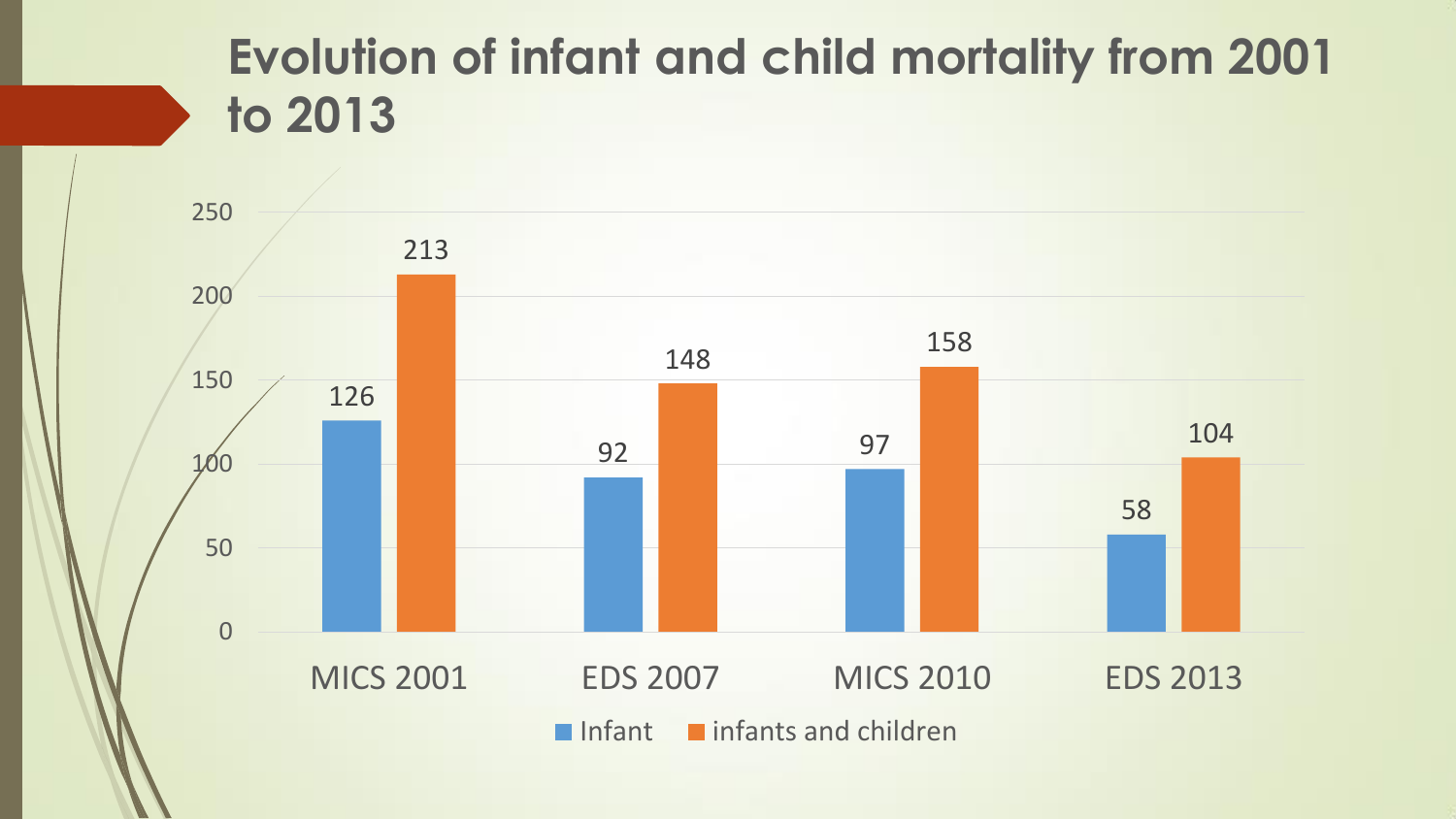### **Distribution models of vitamin A in DRC**

Main distribution models for the period 1998-2015 :

Distribution of VAS in local and national immunization days

**VAS** campaigns with deworming

Child health days (CHD)

Routine and other models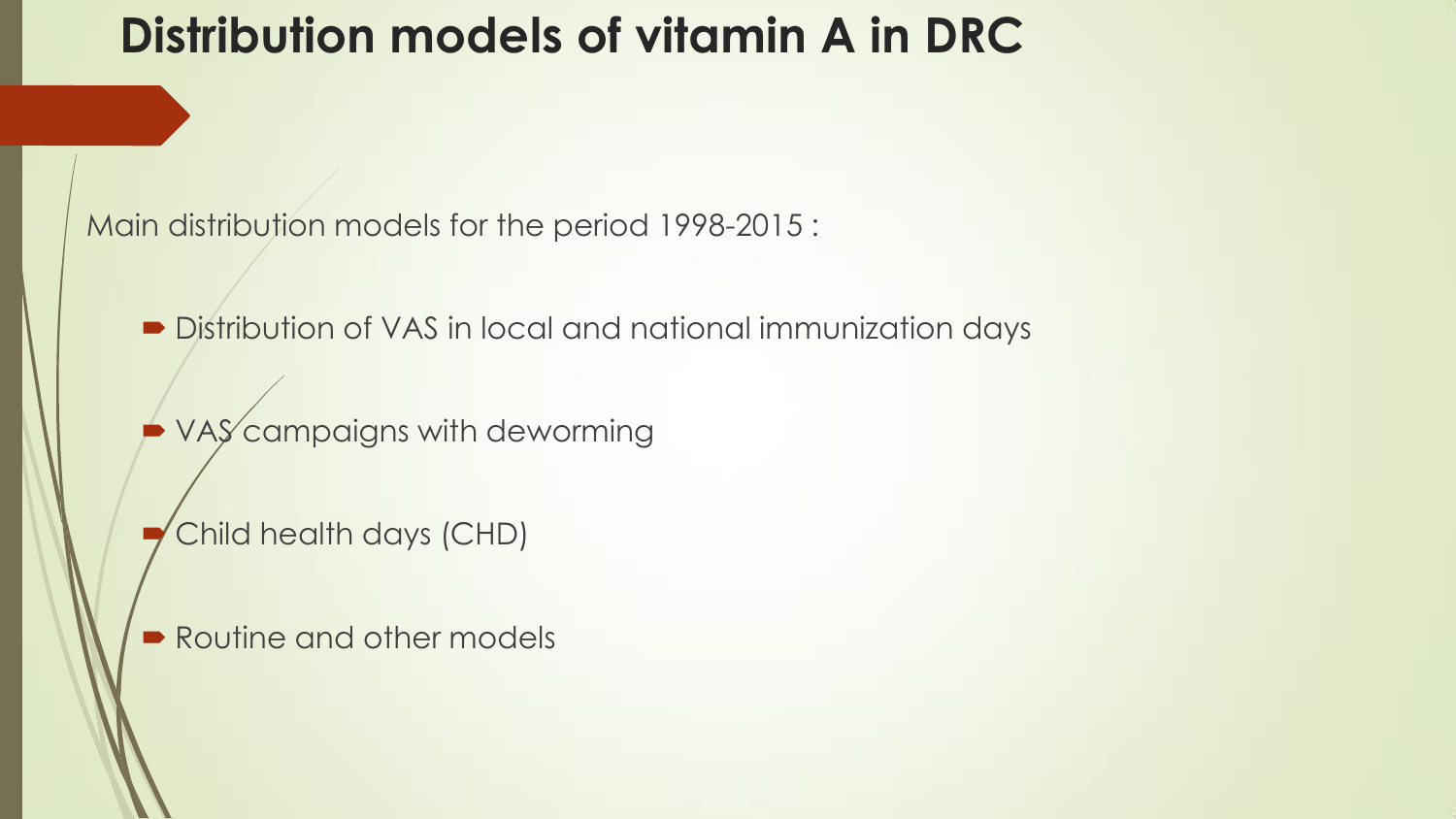### **Distribution of vitamin A during door to door NiD campaigns**

#### **Context**

Model that consist in providing vitamin A during National Immunization Days (NiD) (or local immunization days) devoted to polio immunization of children under 5:

61 % of vitamin A deficiency according to 1998 survey

 Government decision to distribute VAS for children 6-59 months through National Immunization days since 1998

VAS in national nutrition policy since 2000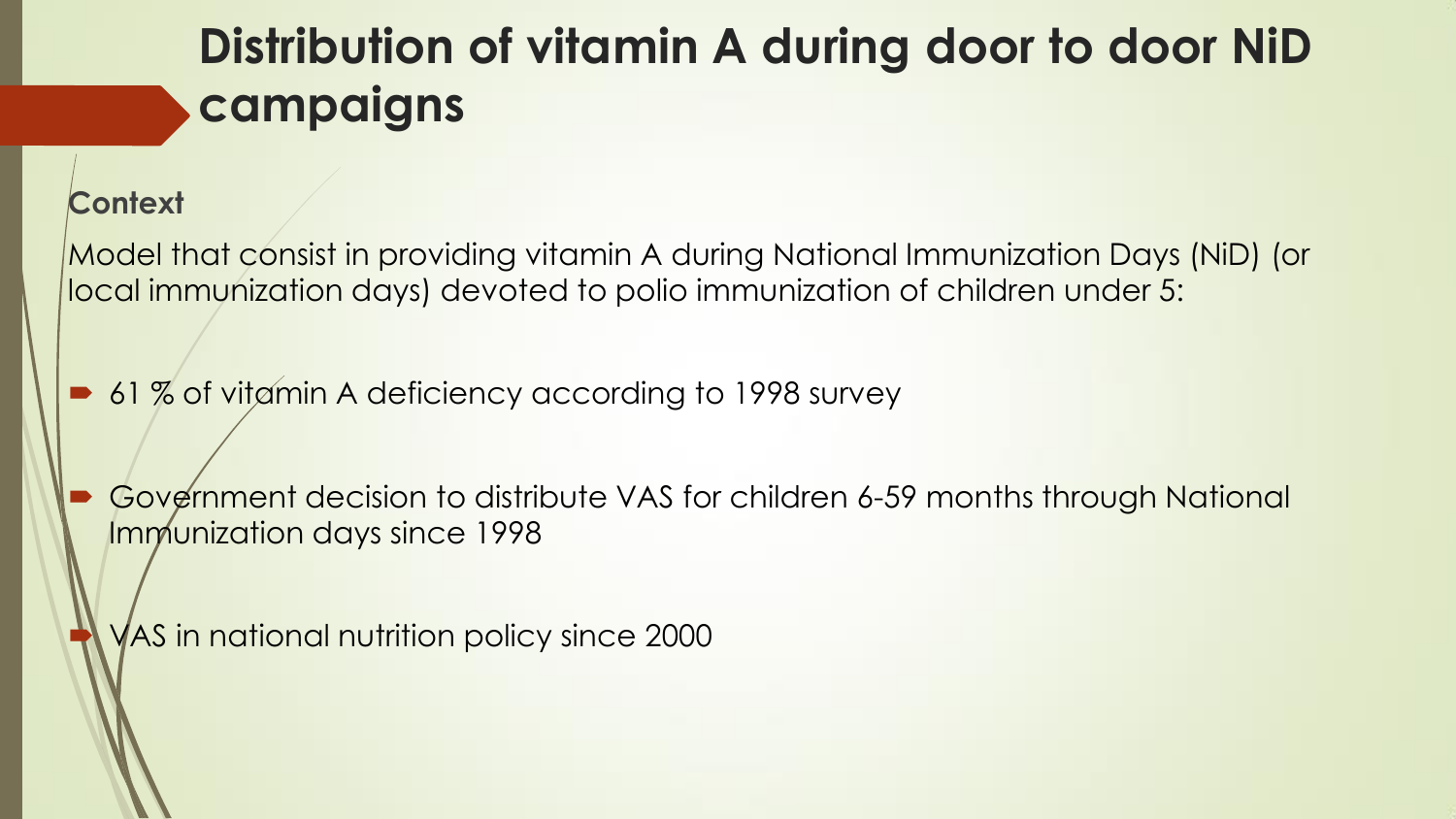#### **Distribution of vitamin A during door to door NiD campaigns (2)**

| <b>Forces</b>                                                | <b>Défis</b>                                                           |
|--------------------------------------------------------------|------------------------------------------------------------------------|
| Awareness about vitamin A deficiency                         | To find funds for second dose                                          |
| Distribution of VA to all children 6-59 months in<br>country | To cover the whole country if NiD only covers a<br>few areas           |
| Administrative coverage around 98%                           | Ensure that VAS is delivered with 6 months<br>interval between 2 doses |
| All children targeted reached in 3 days<br>campaigns only    | Ensuee data management and quality                                     |
| NiD well financed                                            | Manage denominators issues and stock outs<br>during campaigns          |
| Reduces costs for actors of VAS                              |                                                                        |
| $\mathbf{w}$                                                 |                                                                        |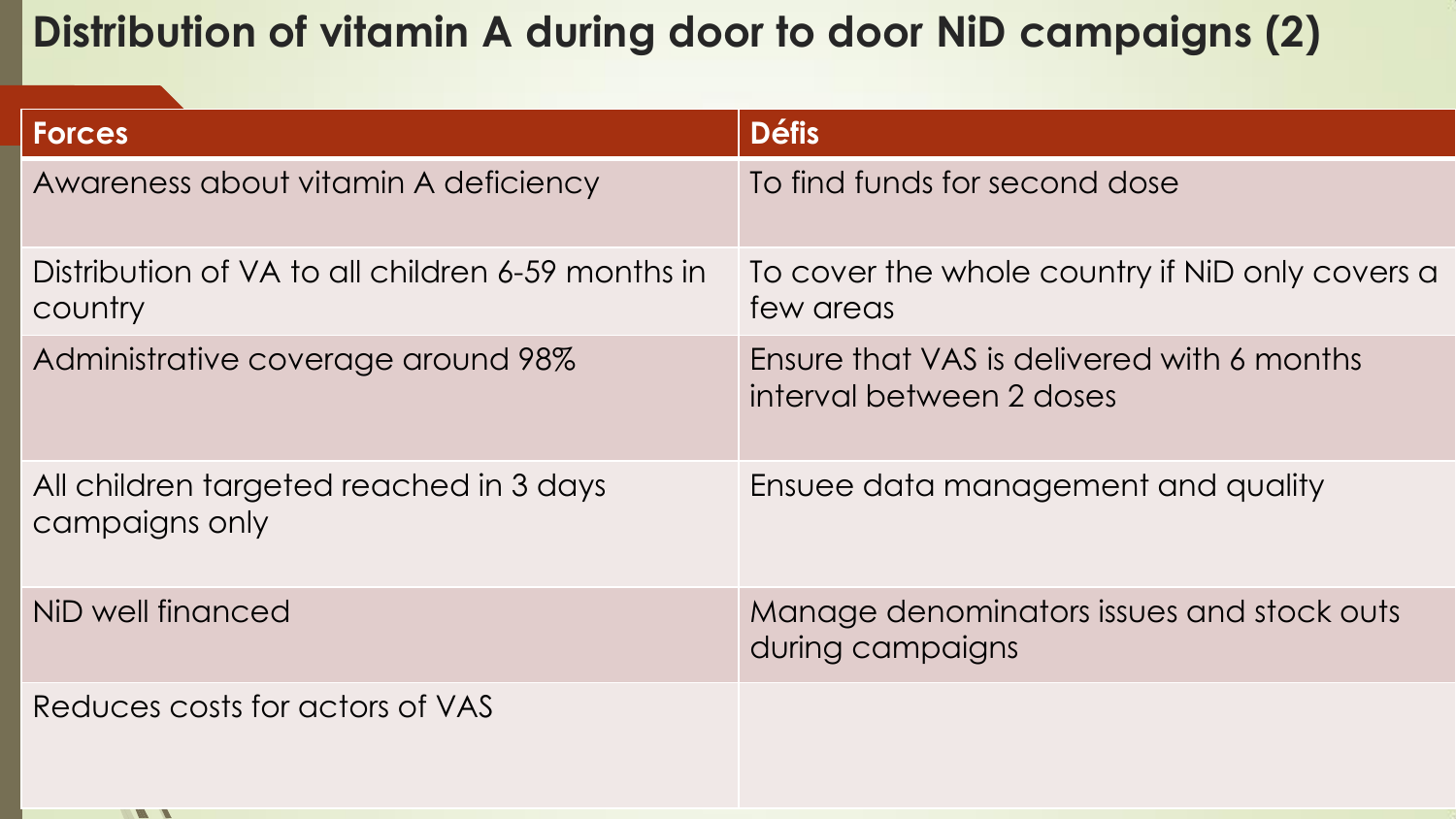## **VAS and deworming campaigns**

#### **Context**

VAS and deworming districution during stand alone door to door campaigns

- To ensure 2<sup>nd</sup> dose of VAS
- Because NiD target only specific provinces
	- High prevalence of anemia in children and women

 Financial and technical partners: BASICS, MOST under funds from USAID;MI, Japanese Governement, UNICEF and HKI under funds from GAC / Canadian government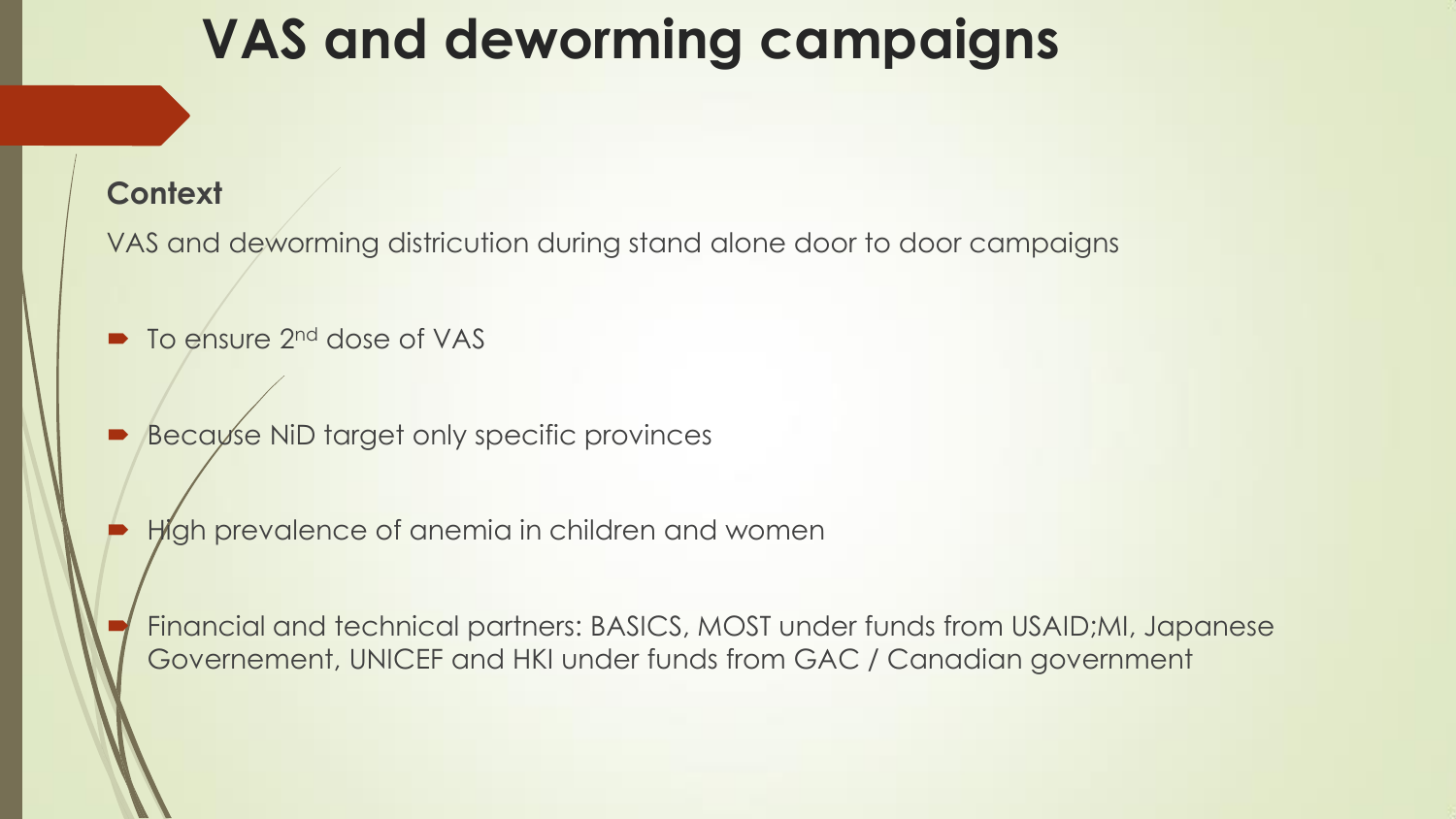# **VAS and deworming campaigns (2)**

| <b>Forces</b>                                                  | <b>Défis</b>                                                       |
|----------------------------------------------------------------|--------------------------------------------------------------------|
| High coverage reached in only 3 days                           | Financing as heavy needs in human<br>resources, supplies and funds |
| Attractive effect of deworming and VAS                         | Increase coverage in low performing areas                          |
| GAC funds available and technical support<br>from UNICEF & HKI | Mobilisation of funds                                              |
| Provincial nutrition coordination bodies in all<br>provinces   | Data management and quality                                        |

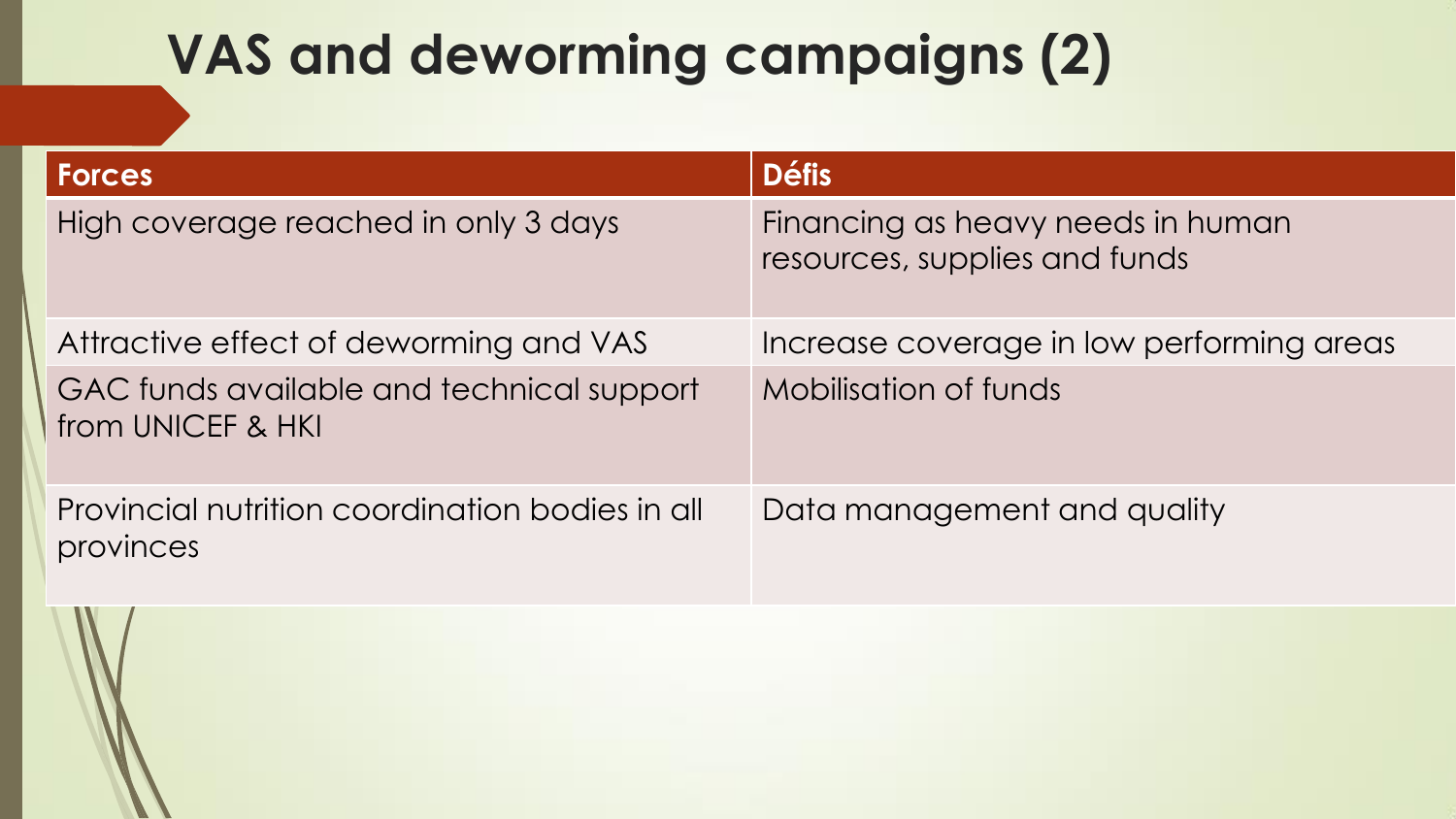# **Child Health Days (CHD)**

■ Twice yearly events every six months for VAS

■ CHD use a combination of fixed, advanced and mobile strategies in health centres and heavily involve communities

#### Compulsory minimum package:

- VAS for children 6 to 59 months,
- Deworming for children 12 to 59 months,
- Catch up immunization for children 0 to 23 months and immunization for pregnant women (VAT)
- Health promotion (one behavior per campaign tailored to health zone
- Depending on needs and supplies available
	- Distribution of long-lasting insecticide-treated nets (LLINs)
	- **Detection of undernutrition**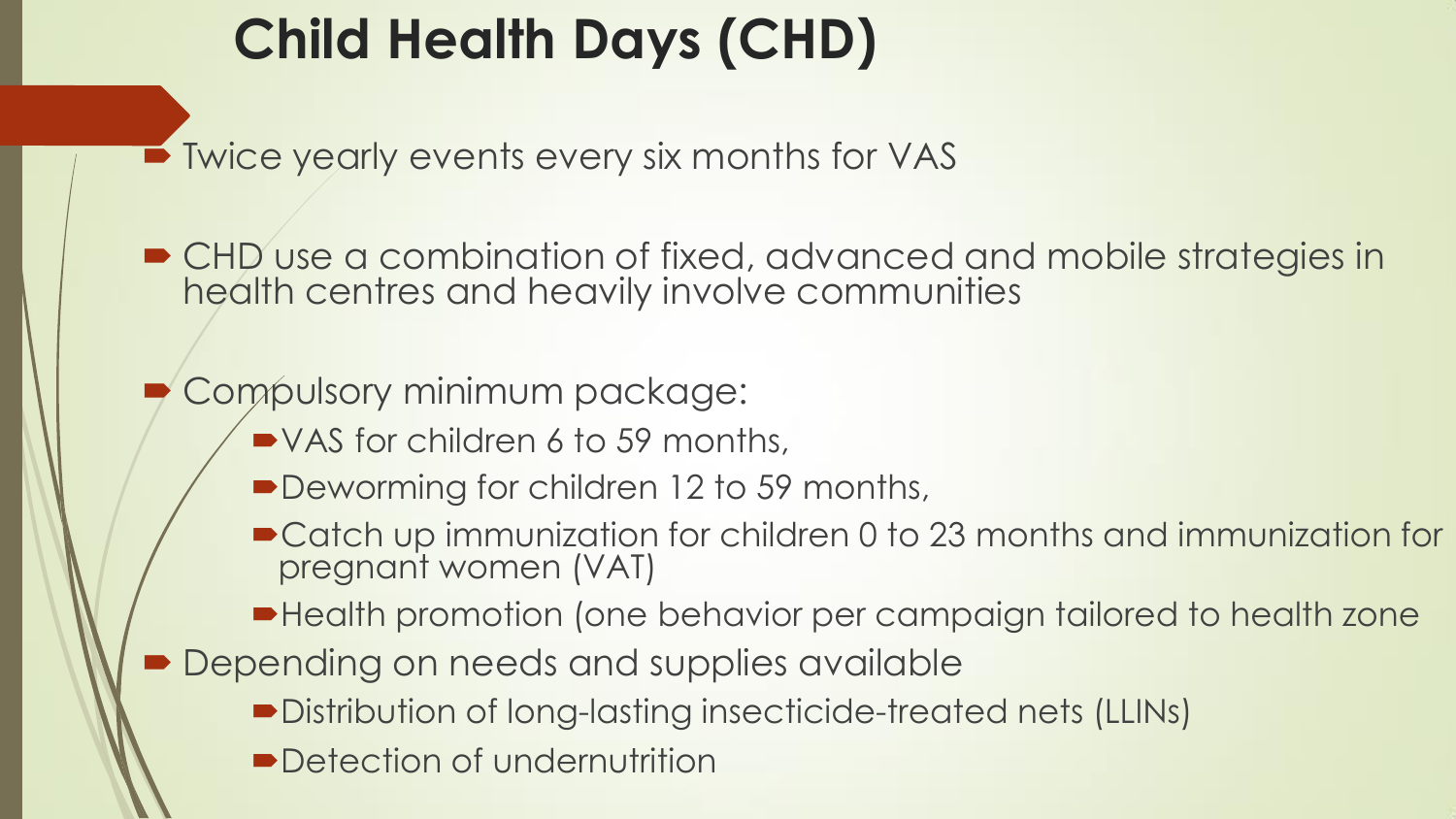## **Child Health Days (CHD)**

#### **Context**

- Eradication of wild poliovirus leads to end of NiD
- Reduction of financing for vertical programs such as VAS
- Strengthening the health system by offering a high impact interventions for child survival through health facilities

Stunting as high as 43% (EDS 2013-2014)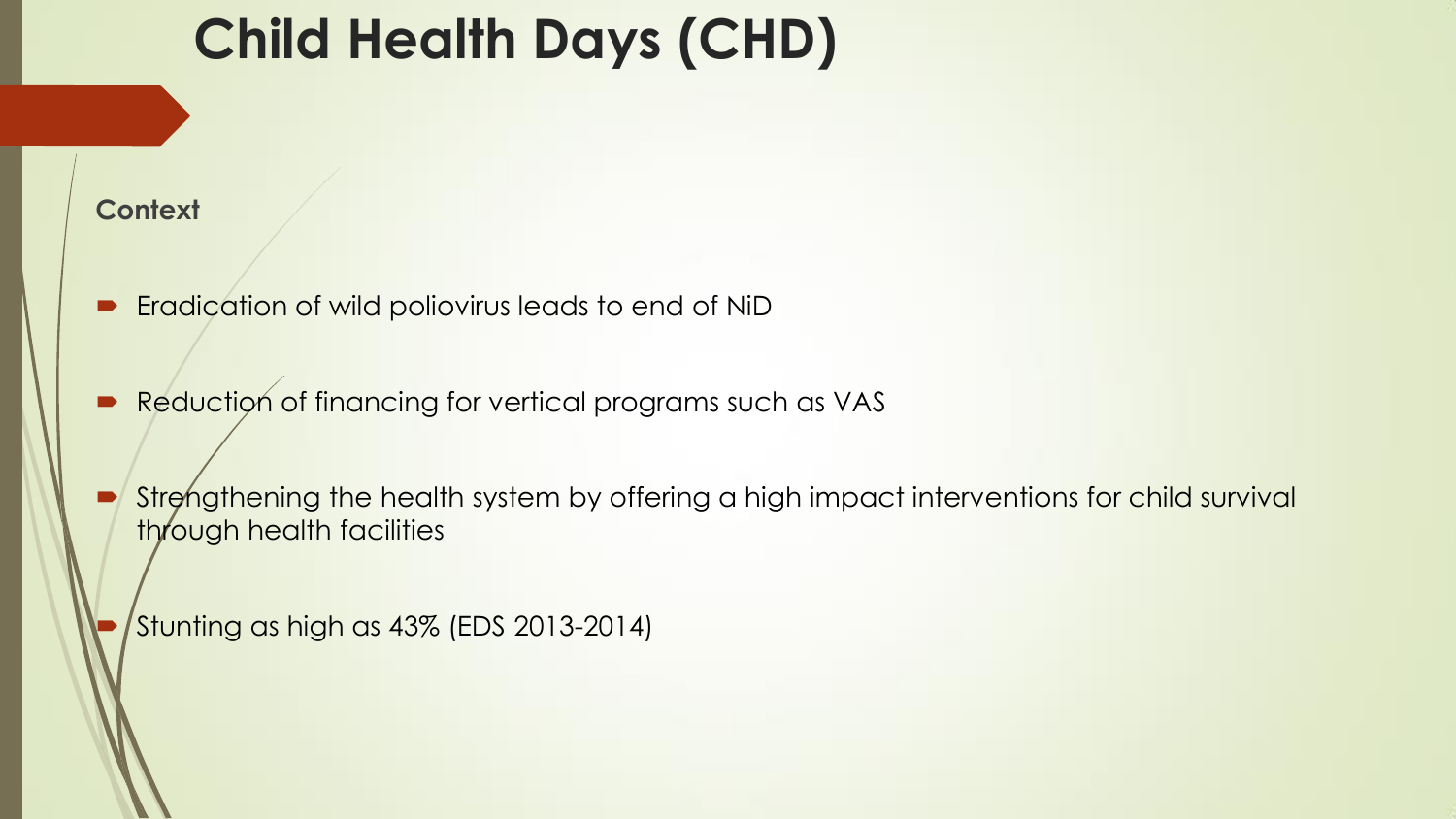# **Child Health Days (CHD)**

| <b>Forces</b>                                               | <b>Défis</b>                                                                     |
|-------------------------------------------------------------|----------------------------------------------------------------------------------|
| High impact interventions package<br>delivered              | To maintain coverage beyond 80% in all health<br>zones                           |
| More partners support CHD                                   | Data management and quality                                                      |
| Coverage beyond 80%                                         | Institutionnalization of CHD and increase<br>ownership by national authorities   |
| Stimulates use of health facilities and<br>health personnel | Increase number of childre 0-11 months and<br>pregnant women met by immunization |
|                                                             | Supervision, coordination and evaluation<br>integrated between Epi and nutrition |
|                                                             |                                                                                  |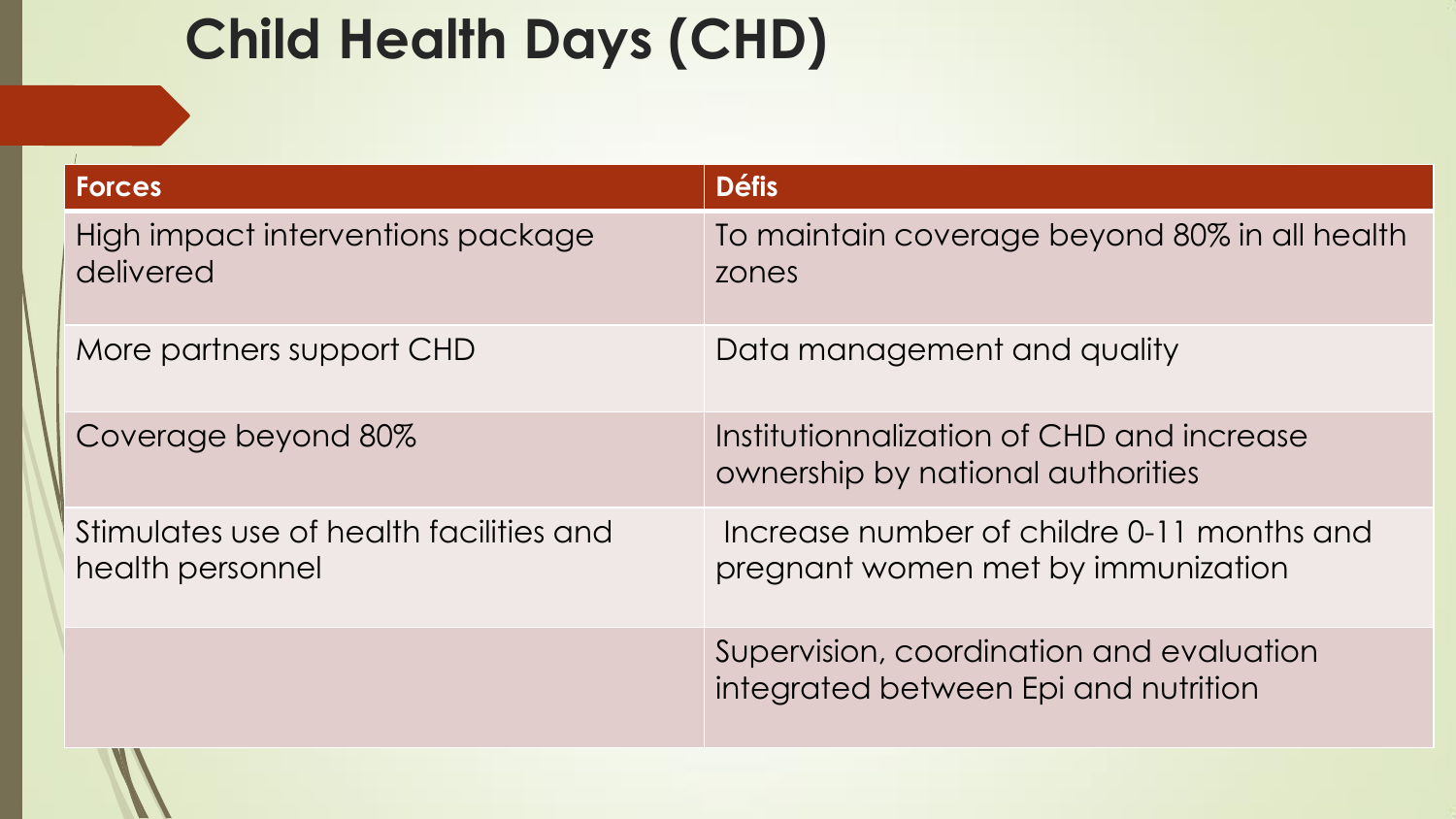### **Routine**

Routine VAS for children during primary healh care once a month:

- During pre school consultations for growth monitoring organised in health facilities (for first contact at 6 months)
- During curative care for children suffering from diarrhea, measles, acute malnutrition and respiratory infections

#### **Context**

- Low coverage for children 6 months old during campaigns
- Children of 5 months during campaigns are missed
- 1000 days
- Child survival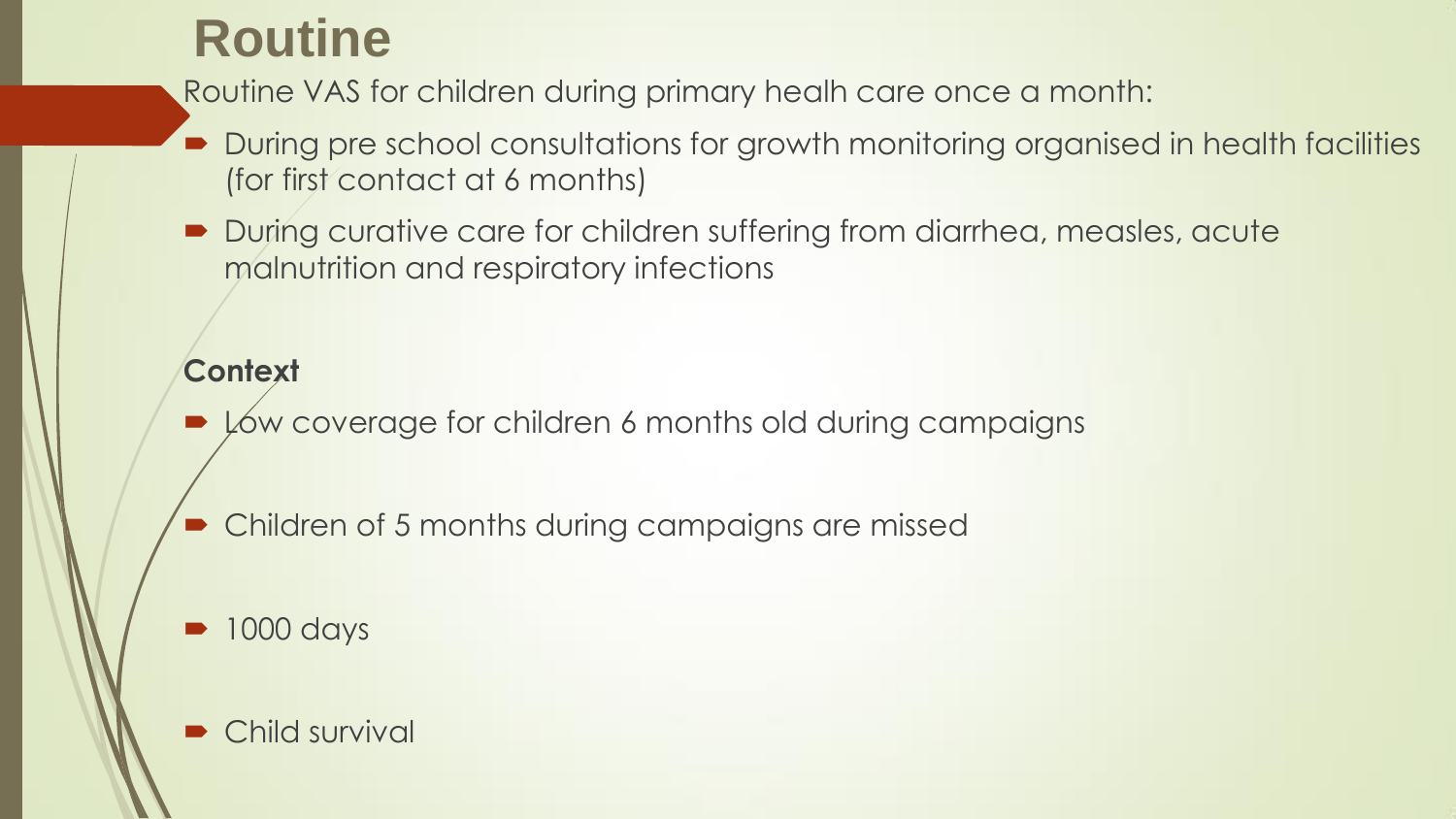## **Routine (2)**

| <b>Forces</b>                                          | <b>Défis</b>                              |
|--------------------------------------------------------|-------------------------------------------|
| Use of pre school consultation card                    | Management of denominator and supplies    |
| Revives pre school consultations in health<br>zones    | Create demand for pre school consultation |
| Implements 6 month contact point for VAS<br>as routine | Proper management of VAS routine data     |
| Existence des expériences pilotes SVA en<br>routine    | Maintain coverage at least at 60%         |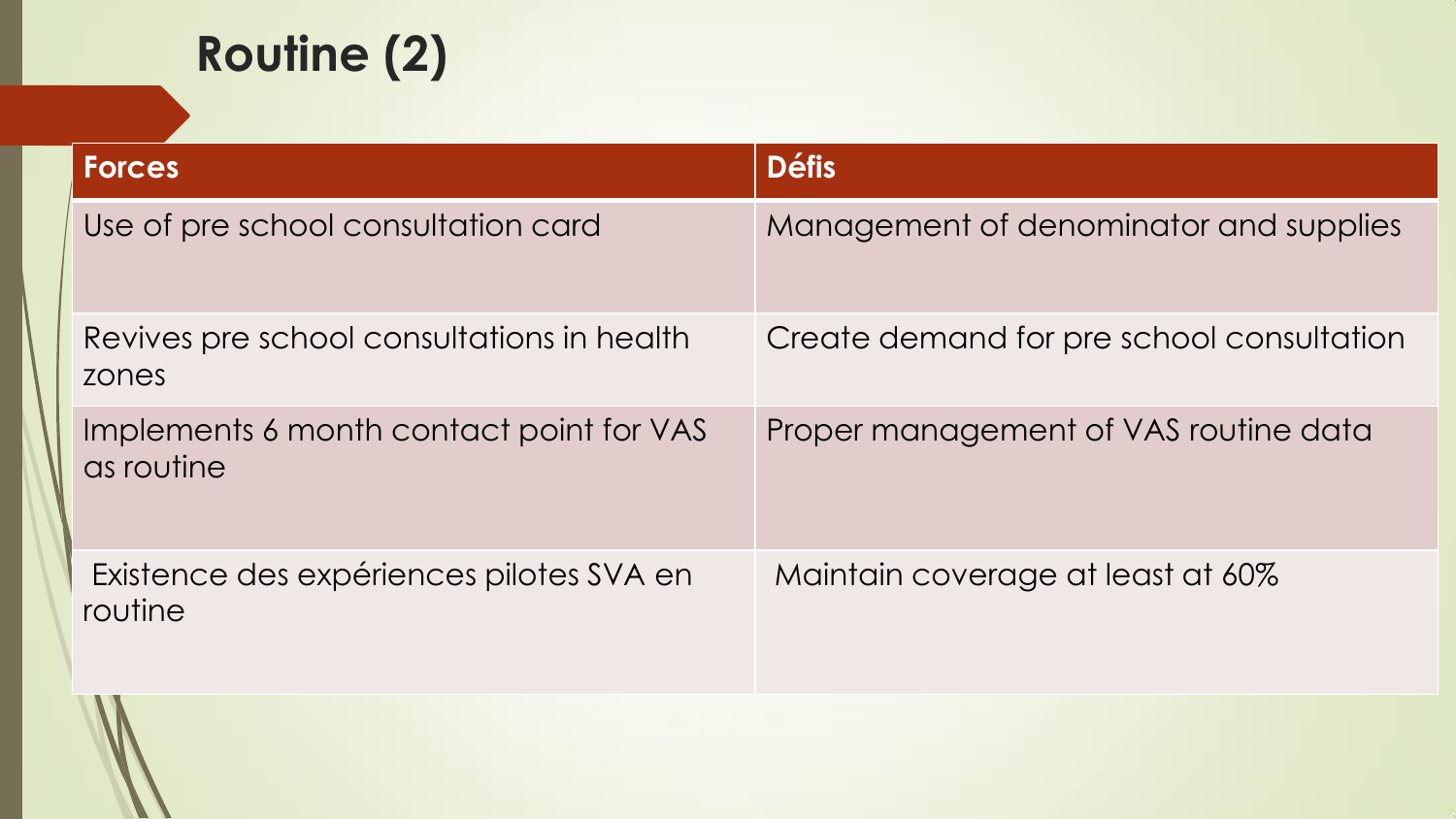#### **Other modeles**

#### **Other models**

- VAS intergated with measles immunization in fixed and outreach strategy in some health zones
- VAS integred with community based ivermectine treatment: community distributors distribute VAS, deworming and ivermectine in a door to door strategy in endemic health zones.
	- Vitamin A
	- Deworming
	- **Ivermectin**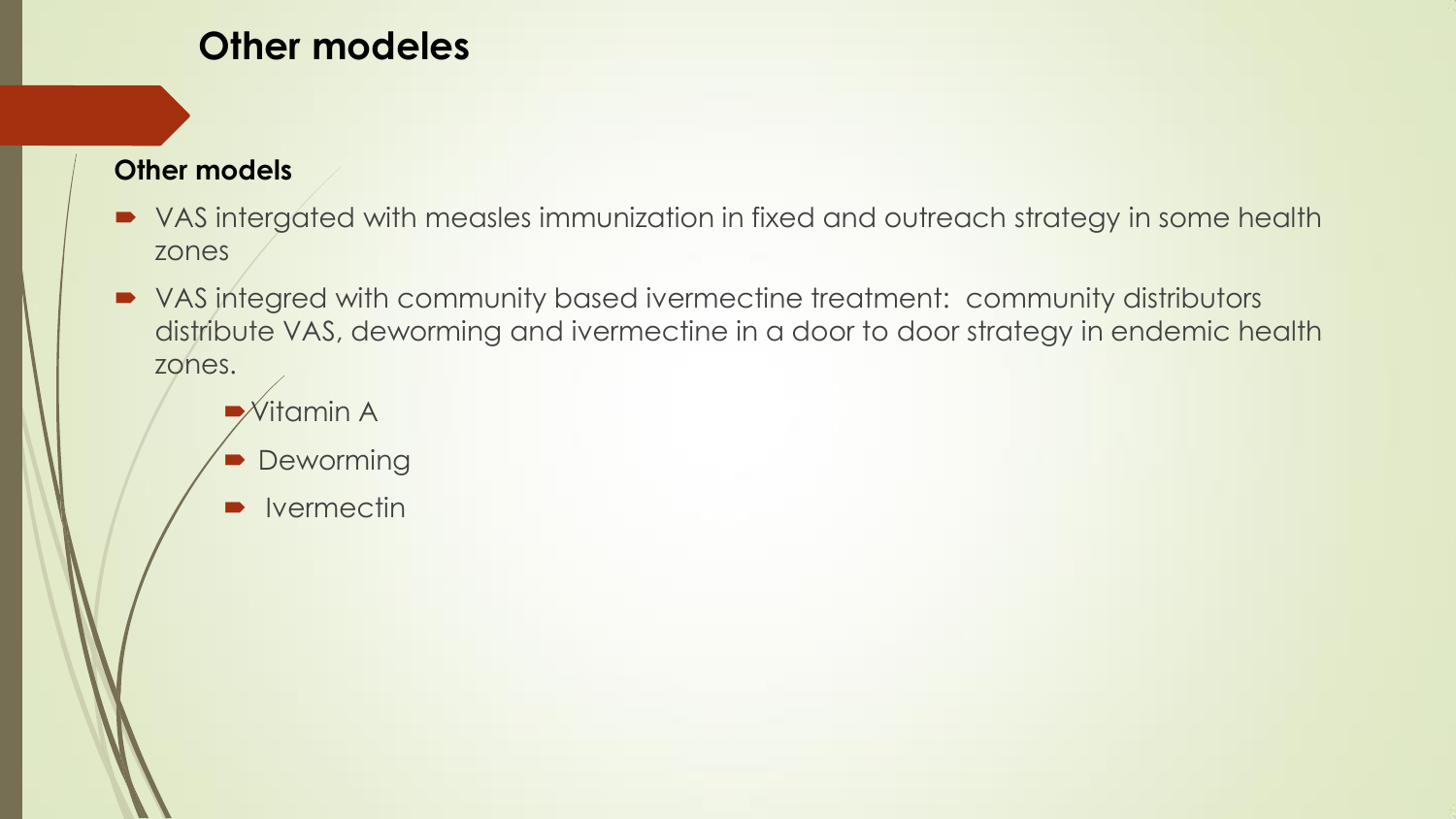## Evolution of VAS administrative coverage and deworming between 1998 and 2015

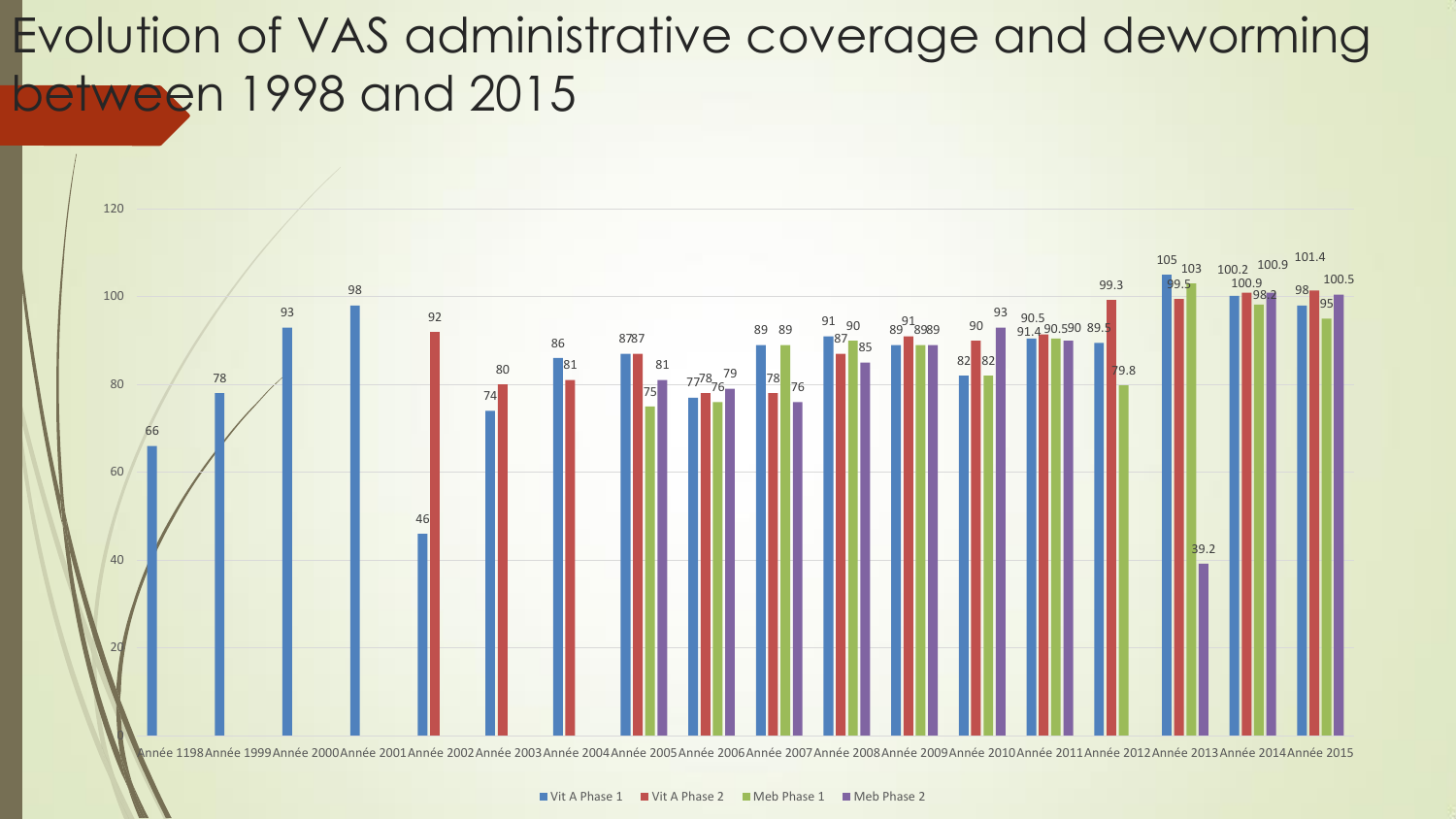## **VAS and deworming administrative coverage during CHD in 2015**

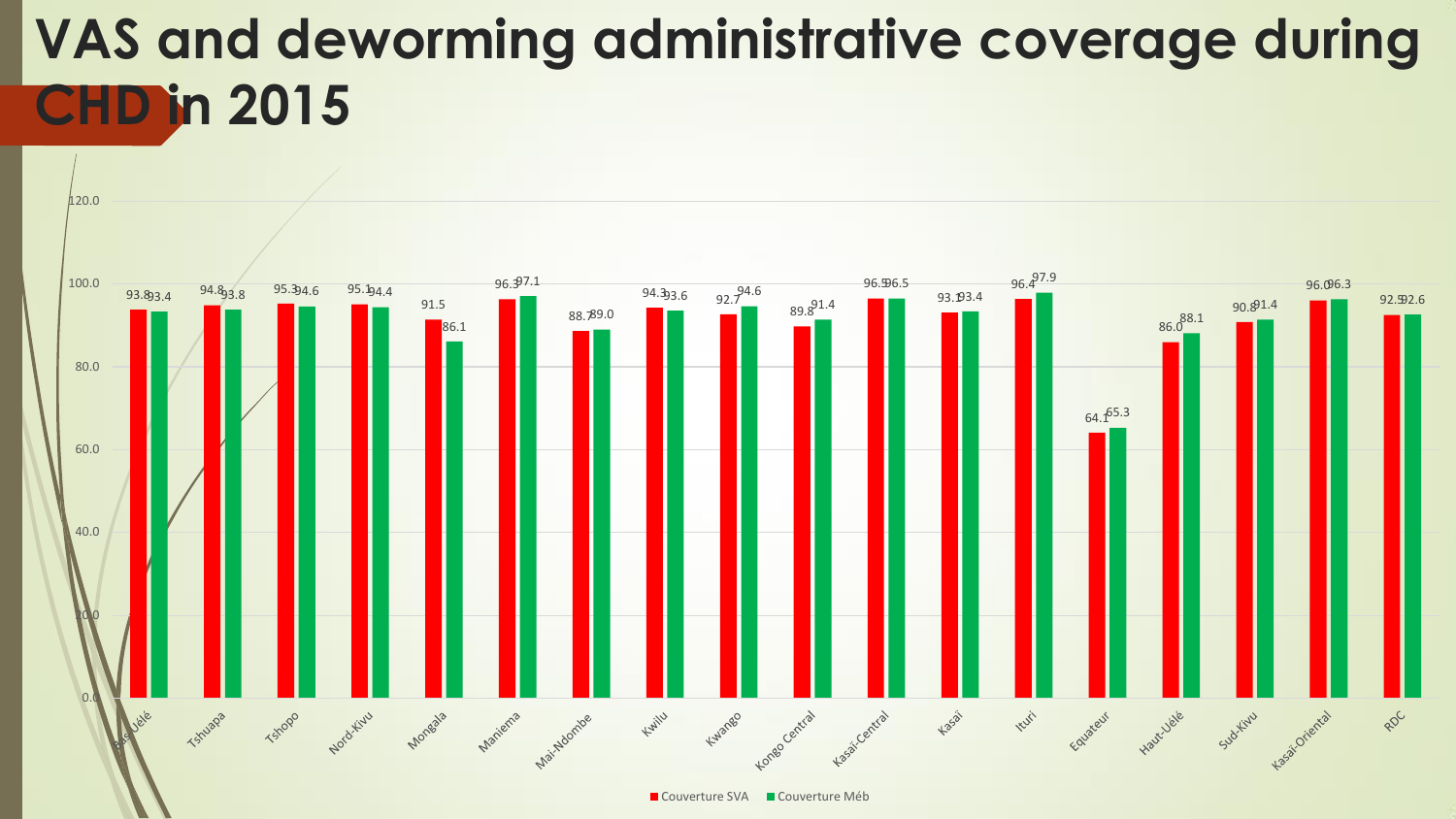# **Number of children and pregnant women immunized during CHD**

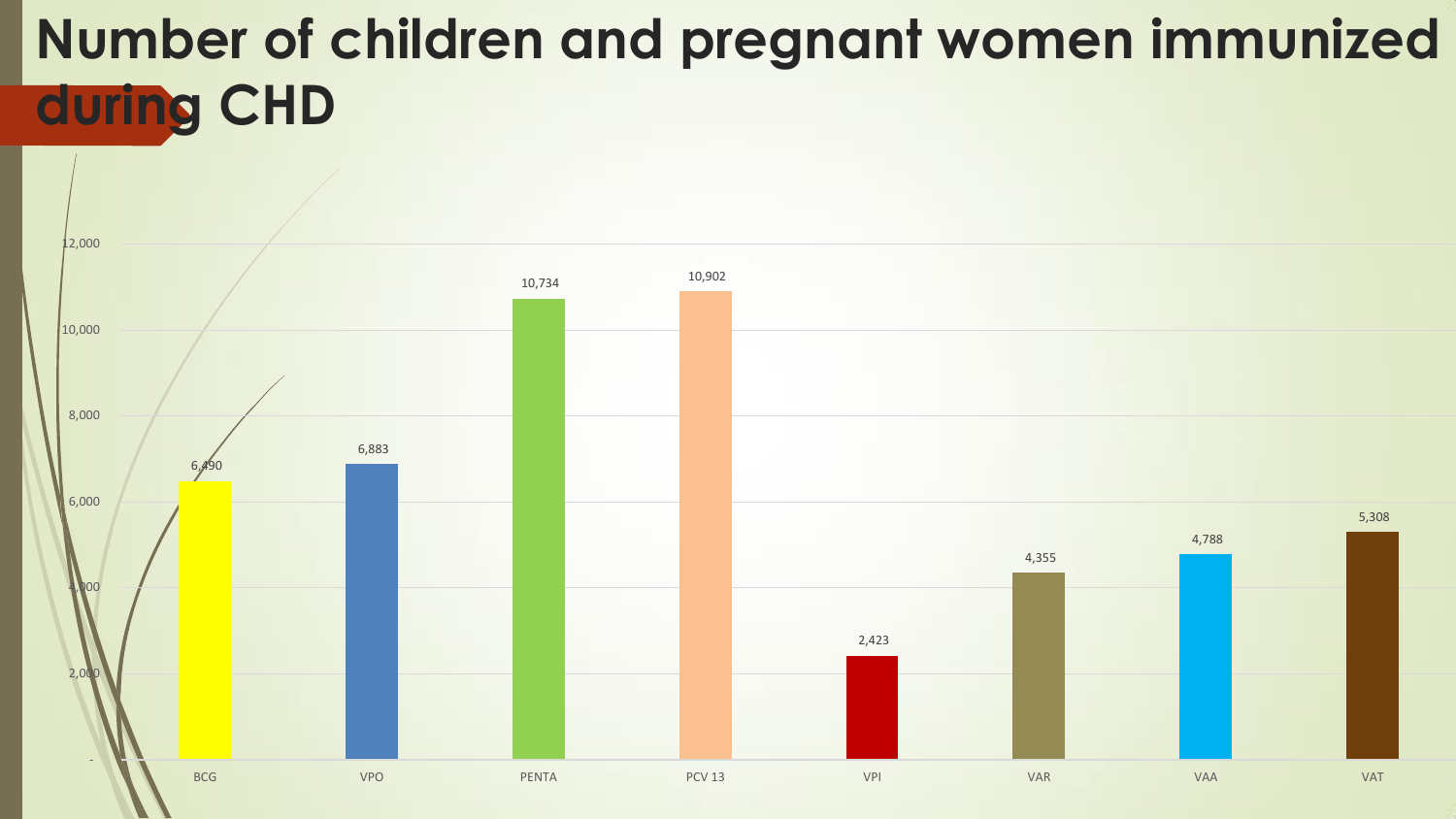## **VAS and deworming coverage in specific provinces 2012 – 2014**



■ Bas Congo and Kinsasha ( Hard to reach ZS = Bandalungwa,Kitambo,Ndjili): Nov. 26-30, 2012

Katanga/Kalemie (Hard to reach ZS = Ankoro, Kalemie, Kabalo, Nyemba, Moba, Kansimba): December 26-28, 2013

Bas Congo( CHD/JSE province Jannuary 16-28, 2015(24 ZS)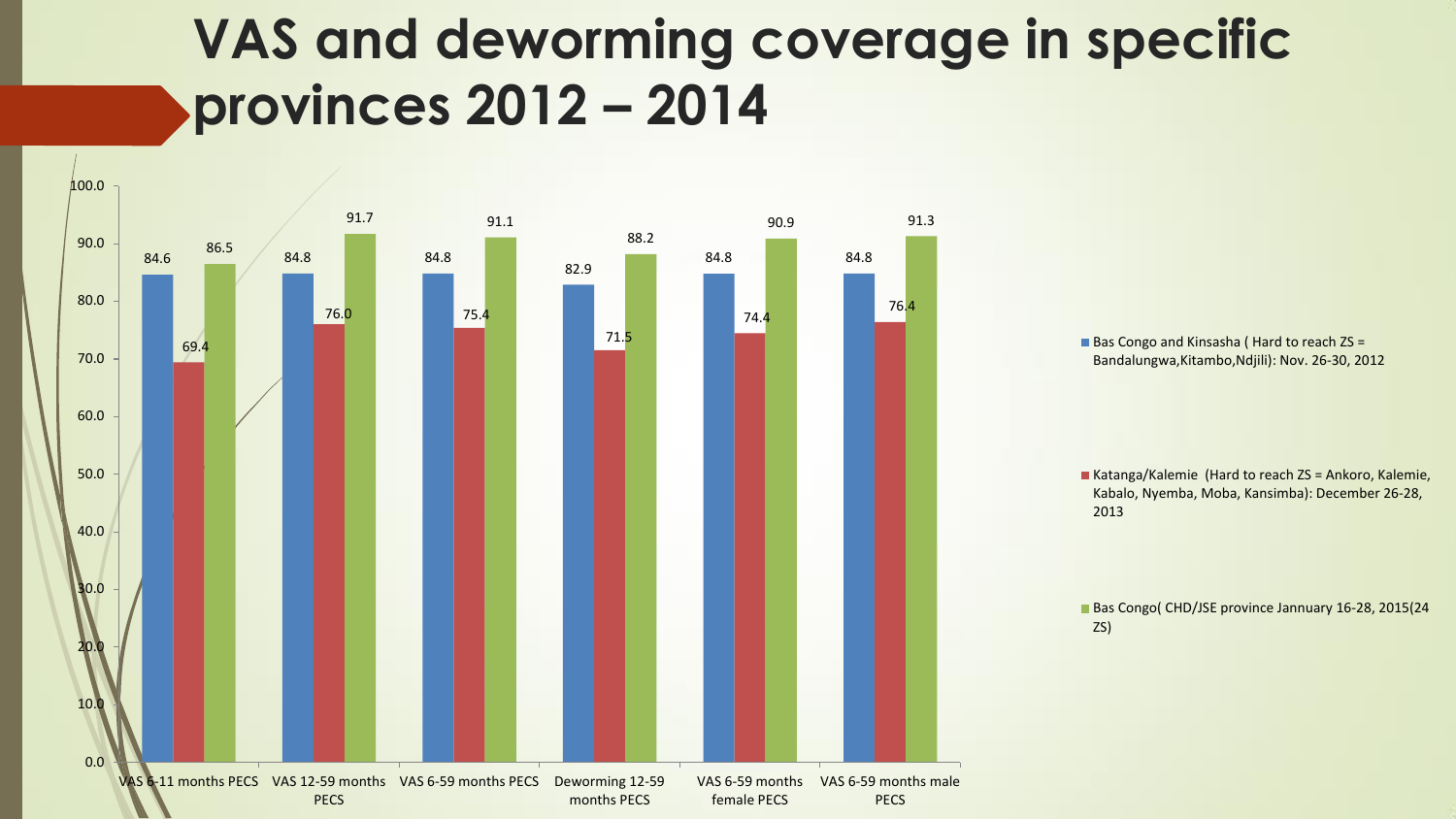## **Perspectives**

 Extend CHD in all provinces and respect implementation processes to ensure high coverage

**•** Institutionnalize CHD through ministry of health directives

Revive pre school consultations in all health zones in order to extend VAS 6 months contact point through routine services

• and to support growth monitoring

Transition to routine

 Ensure supervision, coordination and data management in integrated manner with EPI nd nutrition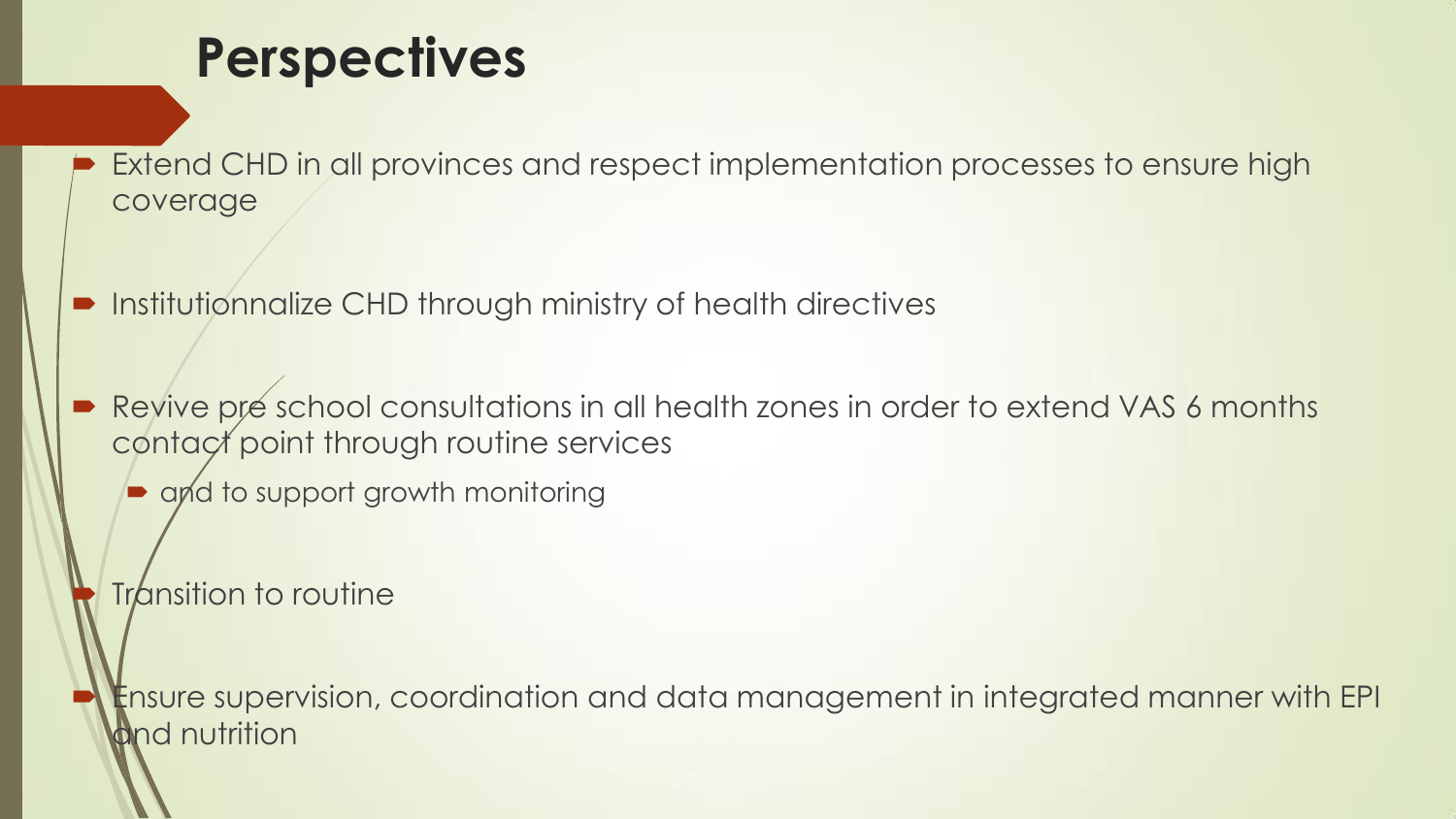## **Conclusion**

■ Various models used to deliver VAS in DRC allowed coverage beyond 95% for children 6 to 59 months

- Post event coverage surveys (PECS) conducted between 2012-2014 in some provinces did not show significative difference between survey and administrative coverage
	- Pockets of low coverage remain (< 80%) so programs for hard to reach children are required for low performing health zones
- Routine Vas (1st contact at 6 months) needs to be scaled up and strengthened